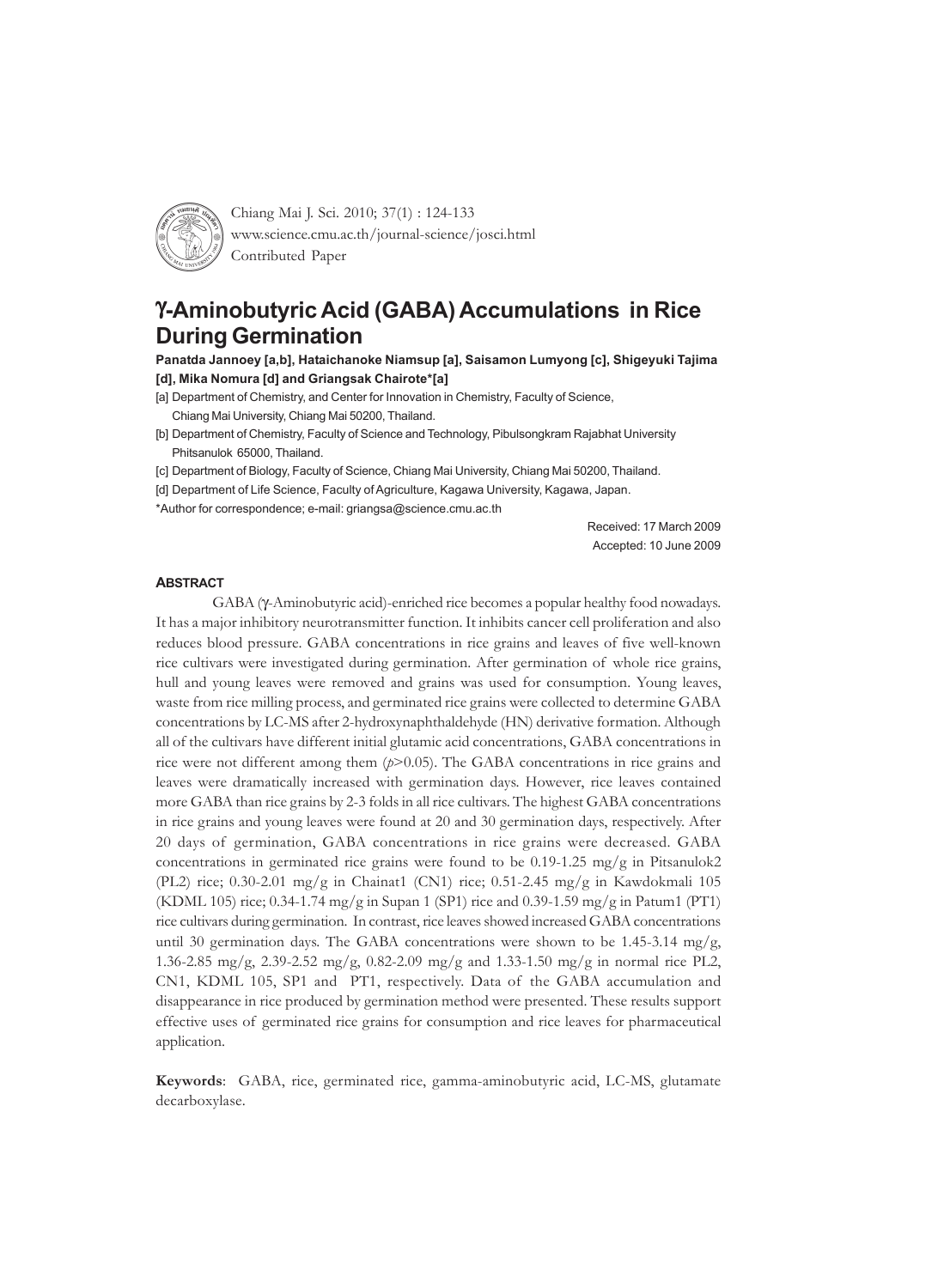#### **1. INTRODUCTION**

 Rice is the major staple food in Thailand and contributes to the human diet since ancient time. It is a good source of dietary fibers, essential amino acids, proteins, carbohydrates, vitamins and other non-nutrient essential phytochemicals, concentrated in the germ and outer layers of the starchy endosperm [1-3]. However, the rice grains contain less nutrition components such as dietary fibers, phytic acids, vitamins and γ-aminobutyric acid (GABA) than the brown rice. These bio-functional components exist mainly in germ and bran layer which are removed as rice bran during whitening or milling operation [2]. Therefore, nutrition of rice seeds needs to be improved before consumption.

GABA is currently an interesting compound. Many research reported that it presented in the seed of plants during germination [4-11] via protein metabolism of seed components.

Several reports suggested that plant extracts containing high GABA leveled were effective for lowering the blood pressure of experimental animals and human, recovery of alcohol-related symptoms [6-7], being a major neurotransmitter [5-7] and helped improving memory and learning ability of mouse [8].

Recently, brown rice extracts with enhanced levels of GABA had an inhibitory action on leukemia cell proliferation and had a stimulatory action on the cancer cell apoptosis [9].

It is interesting to increase GABA in rice by germination process. This process breakdowns the reserved materials, synthesizes the structural proteins and cell components in seeds after hydration [4, 9].

Germination process activates many enzymes in raw seeds, especially glutamate decarboxylase (GAD) enzyme which catalyzes L-glutamic acid to GABA [5-7].

However, there are many reports using germination method to increase GABA in plants, such as commercial legumes (beans, lentil and pea) [4]. The GABA-enriched legumes are now offered in the market and in the health food shops. Besides these, the germination process was used in many other species including alfalfa [4], mung bean [4], soybean [10], green tea [6] and wheat [11] to increase their nutrition values.

Studies on GABA content in rice have been reported [2, 5-7, 12], but they studied only in brown rice and rice germ but not in whole rice grains.

The purpose of this work was to study the effect of germination on the content of GABA in five well-known cultivars of whole rice grains and also the young rice leaves. Whole rice grain enriched with GABA could be exported in higher price and the rice leaves can be used as pharmaceuticals and consumed raw in salads or decorative appetizers with high GABA content.

### **2. MATERIALS AND MATHODS**

### **2.1 Instrument and Chemical Reagents**

LC-MS (HP 1100 Binary/G1946A) operated in the positive ion mode was performed. The mass spectrometer with electro-spray ionization (API-EI) source was operated in the positive ion mode. Mass spectrometry experiments were performed to isolate and fragment the targeted ions. The operation conditions of the MS detector were optimized with a solution of GABA with an abundance of *m*/*z* 258 [*M*+H]+ which was determined as follows; Fragmentation range: 70, Mass range: 100-1000, Drying gas flow:12 l/min, Nebulizer pressure: 32 psig, Drying gas temperature: 350°C, Capillary voltage: 3,000 V.

Gamma-aminobutyric acid (GABA) and glutamic acid were purchased from Fluka, China and hydroxy-napthaldehyde (HN) was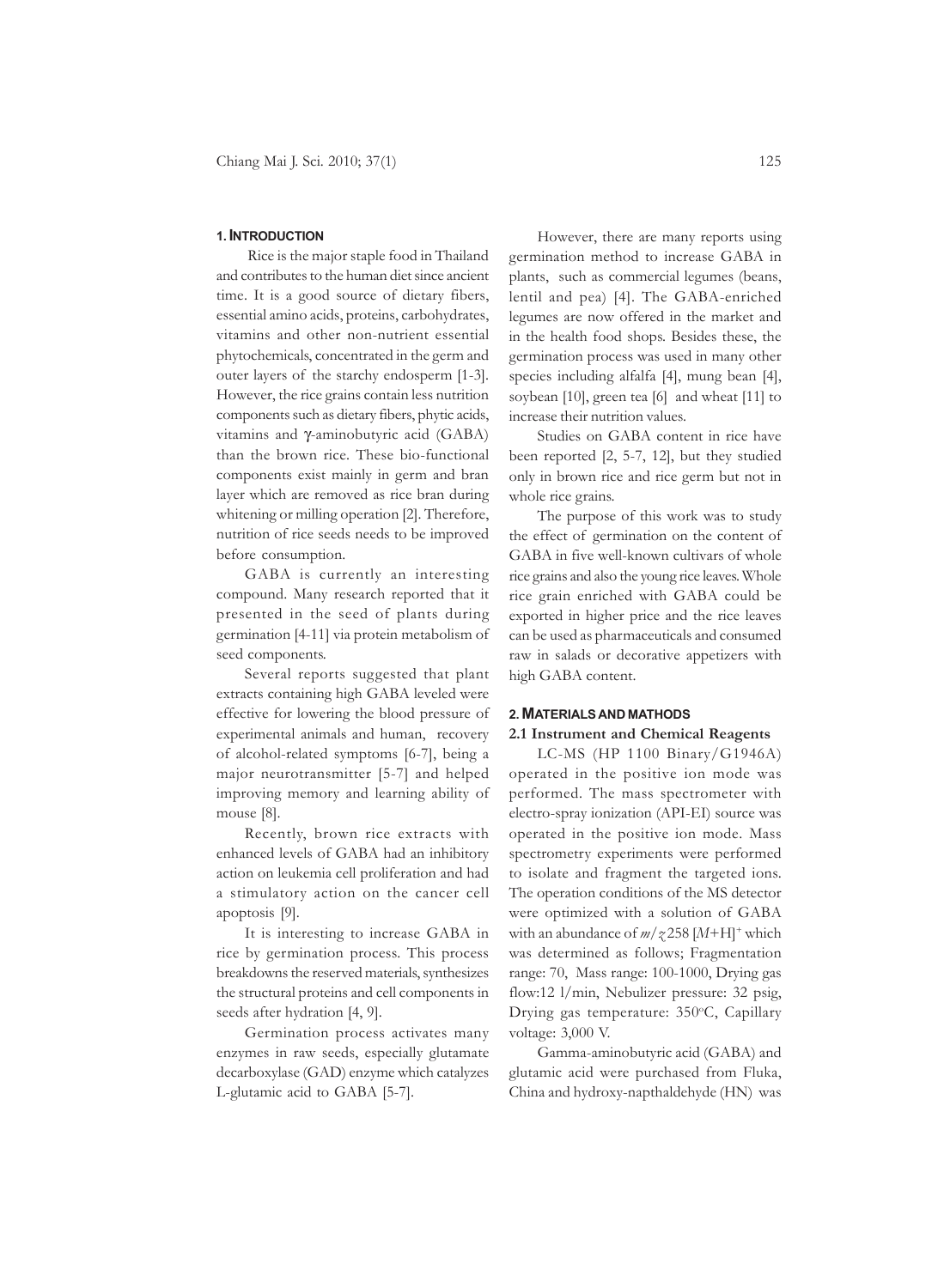purchased from Aldrich, Germany. HPLC grade acetonitrile and ethanol were purchased from BDH Prolabo, EC. PDA agar was purchased from Difco, USA. Formic acid was purchased from Wako Pure Chemical Industries, Japan. Buffer solutions were prepared from sodium tetraborate (Borax) (1 M) and boric acid (1 M) which was purchased from MERCK, Germany.

#### **2.2 Raw Materials**

Five whole grain rice (*Oryza sativa* L.ssp. Indica); Kaw Dok Mali 105 (KDML105); Pitsanulok2 (PL2), Supan1 (SP1), Chainat1 (CN1) and Patum 1 (PT1) cultivars were obtained from Pitsanulok rice seed center, Thailand for using in germination experiments. Rice seeds were harvested in March-April 2007. All samples were stored in a refrigerator at 4°C until used for germination.

# **2.3 Germination**

Germination of rice was carried out by the method of Ohtsubo et al. [2] and Komatsuzaki et al. [5] with a slight modification. 250 g of whole rice grains was soaked in 2L of water at a controlled temperature at  $30^{\circ}$ C for 72 h [2, 5, 12] and water was changed every 24 h. Germinated brown rice grains were sampled after 5, 10,15, 20, 25, 30 days after germination. The hull, root and young leaves were separated from the grains to obtained polished rice grain. The polished germinated grain was analyzed for the levels of GABA. Samples were prepared and analyzed in triplicates.

# **2.4 Extraction of GABA in Non-Germinated and Germinated rice**

The extraction procedure was modified from Oh and Choi [10]. 0.25 g nongerminated and germinated rice powder was placed in eppendorf containing 800 μl of 70% (v/v) ethanol solution. The mixture was

vigorously mixed for 1 min at room temperature and then centrifuged at  $13,000 \times g$ at 4°C for 10 min. The supernatant was collected in a glass vial. The same volume of 70% ethanol solution was added to the pellet as described above, and the extraction was repeated. The collected supernatant (3 ml) was filtered through a 0.45  $\mu$  m Millipore filter and analyzed by LC-MS after hydroxynapthaldehyde (HN) derivertization (Khuhawar and Rajper [13]).

# **2.5 Determination of Glutamic Acid and GABA in Non-Germinated and Germinated Rice**

The analyses of glutamic acid and GABA in rice extracts were determined by LC-MS. The aliquots of 70% ethanol extracts were derivatised with HN. LC-MS (HP 1100 Binary/G1946A) system and Photodiode Array detector were used for analysis. The linear gradient system with mobile phase A (0.1 % formic acid) and mobile phase B (acetonitrile) ; A; 35-40, 40-55, 55-35 was used at 0-5 min, 5-10 min and 10-20 min, respectively. This system allowed separation of crude extraction in 25 min using a C18 reversed phase column of 330 mm.

#### **2.6 GAD Activity Assays**

GAD activity was modified from the procedure of Zhang, Yao and Chen [6]. The reaction was composed of 200 ul of 50mM sodium phosphate, pH 5.8, 100 ul of 100 mM L-glutamate, 0.2 mM PLP, and 200 ul of rice crude extract. The reaction solution was incubated at 40°C for 60 min, and then terminated by boiling in water for 10 min. The suspension was derivatized with HN solution, filtered through a 0.45 micron filter. The filtrate was analyzed for GABA content by LC-MS, immediately. One unit of GAD activity was defined as release of 1 umol of GABA produced from glutamate within 30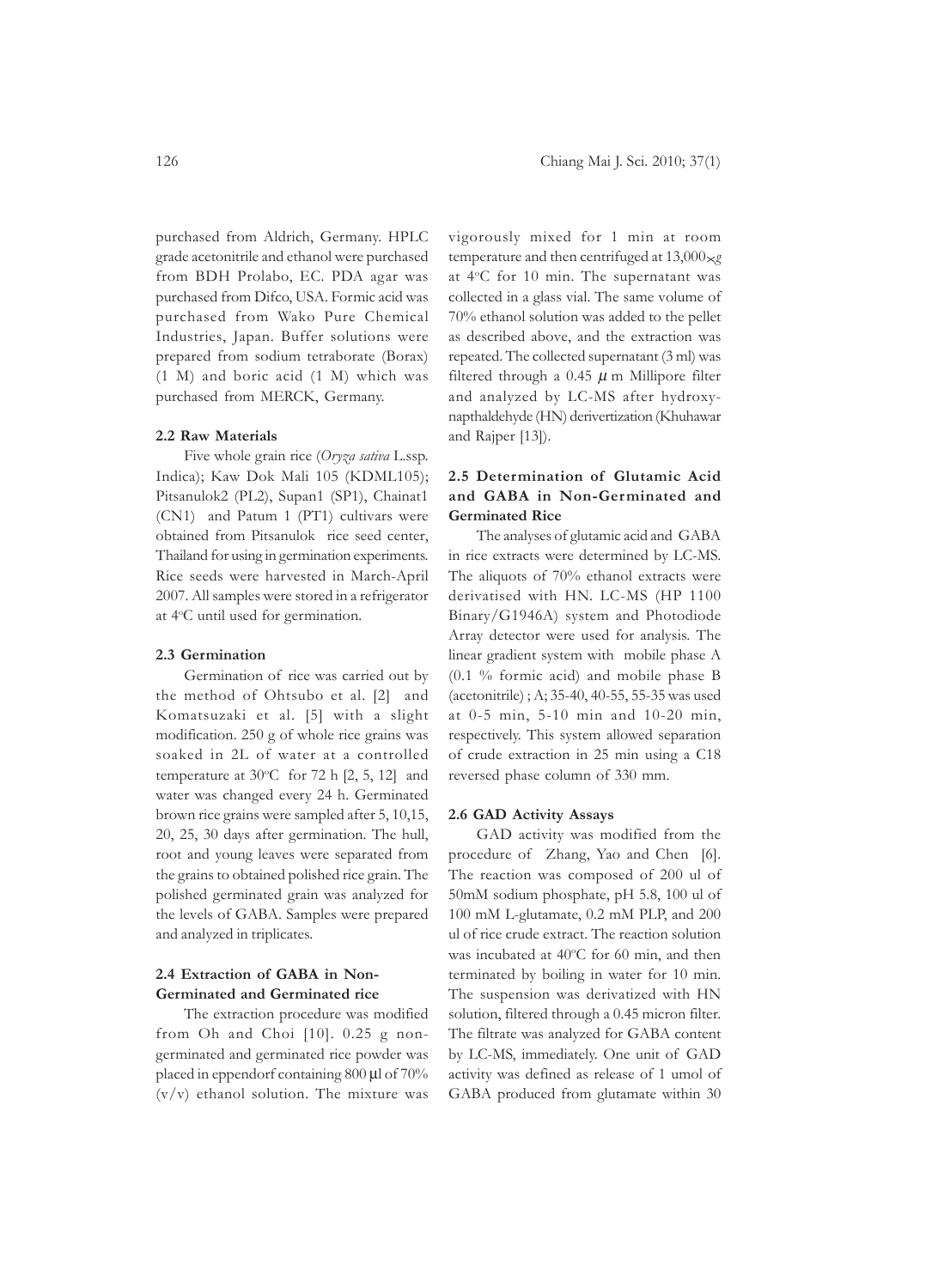min at 40°C. Specific activity was defined as units of GAD activity per mg of the enzyme.

#### **2.7 Western Blot Analysis**

The protein samples were separated on 10 % SDS-PAGE gel, and transferred to nitrocellulose membranes (0.2 μm, Bio-Rad, USA), and the presence of GAD was detected using anti- GAD monoclonal antibody using a chemiluminescence protocol with an ECL kit (Amersham, UK).

#### **2.8 Statistical Analysis**

All parameters were analyzed by analysis of variance (ANOVA) using SPSS program version 13. Different value shows significant difference ( $p < 0.05$ ).

#### **3. RESULTS AND DISCUSSION**

# **3.1 GABA Concentration in Whole Rice Grain and Leave During Germination**

In this research, whole rice grains were subjected to germination for different days. The germination process leaded to increasing of GABA contents during germination time both in grains and in young leaves (Figure 1), while non-germinated rice seed (control) contained less GABA as shown in Figures 1b and 2a.

According to Figure 1b, GABA concentrations in rice grains of all cultivars increased during germination and decreased after 20 germination days, except SP1 and KDML105 cultivars. However, after 20 germination days, Unchanged GABA contents was presented in KDML105 cultivar. While, GABA contents of SP1 slightly decreased after 25 germination days. The results indicated that GABA was produced during germination and was used as nitrogen source of growing and entered to Kreb's cycle [14].

Although GABA contents in germinating rice seeds at 20-30 days were higher than other germination time, but rice seeds had soft texture. The rice characteristic was thus not acceptable for consuming.

Comparing of GABA concentration in rice grains of each cultivar at the same germination periods, the GABA contents were not different (*p*>0.05) among the cultivars (Figure 1b). However, for SP1 and PL2 cultivars, GABA contents were different (*p*<0.05) from KDML105, CN1 and PT1 cultivars at the periods of 5 days. After 5 days, the GABA concentrations were not different among the cultivars  $(p > 0.05)$ , although they had a varying glutamic acid contents (Table 1) before germination. The CN1 cultivar had glutamic acid content at the amount of 8.79 mg/g, while KDML 105 showed a medium glutamic acid content at 4.28 mg/g. The SP1, PL2 and PT1 had low glutamic acid contents of 1.64, 1.03 and 0.94 mg/g, respectively.

This results indicated that the initial glutamic acid contents had no effect on GABA concentrations in rice grains during germination after the germination period of days in all cultivars.

However, the GABA contents were found in non-germinated rice grains (control) to be 0.19, 0.24, 0.34, 0.39 and 0.51 mg/g in PL2, CN1, SP1, PT1 and KDML 105, respectively (Figures 1b and 2a). The values were not different among the cultivars (*p*>0.05). After germination, the highest levels of GABA were found at 1.25, 1.59, 1.74, 2.01 and 2.45 mg/g in PL2, CN1, SP1, PT1 and KDML 105, respectively. GABA concentrations increased about 6.58, 6.70, 5.11, 4.80, 4.08 folds in PL2, CN1, SP1, PT1 and KDML 105, respectively when compared with the control. This result was the same as the previous reports which studied the effect of germination on GABA accumulation in brown rice and other plant species. For example, Korean and Japanese brown rice prepared by soaking in water, the results showed higher GABA concentrations of 13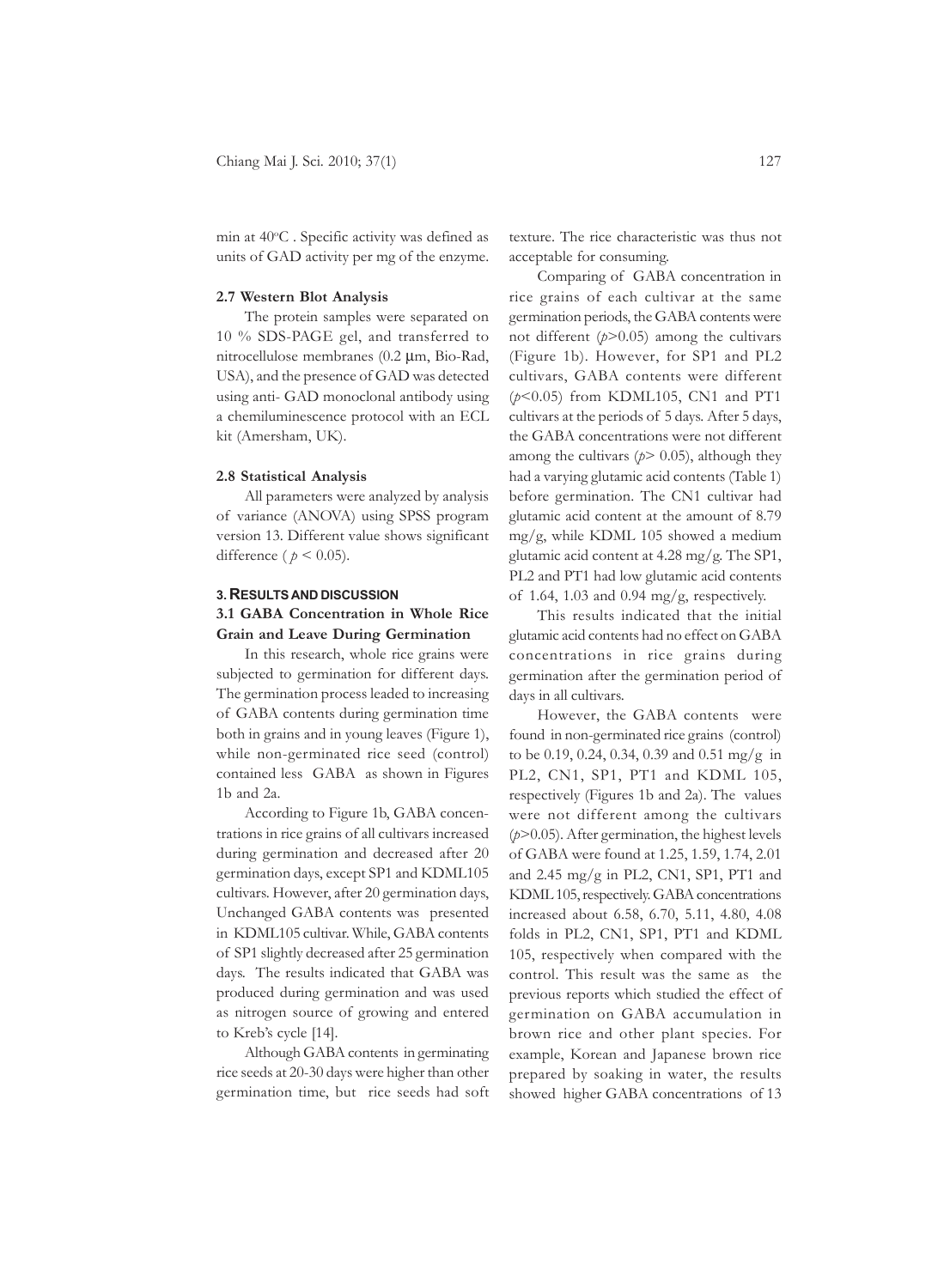

 $\Box$  control  $\Box$  5 days  $\Box$  10 days  $\boxtimes$  15 days  $\Box$  20 days  $\Box$  25 days  $\Box$  30 days

**Figure 1.** Increased concentrations of GABA in five cultivars of rice in each growing part **(a)** rice leaves **(b)** germinated rice grains compared with non germinated rice (control) at different germination time. Each bar represents the average of three determinations with error bars showing the standard error of the mean.

and 3.41 folds higher than non- germinated brown rice [7-9], Moreover, GABA could accumulate upon soybean [*Glycine max* (L.) Merr] seed growing, about 11-17 folds increase as compared with the control plant [10]. While, germinated wheat had increased GABA content 18 times greater than nongerminated wheat [15].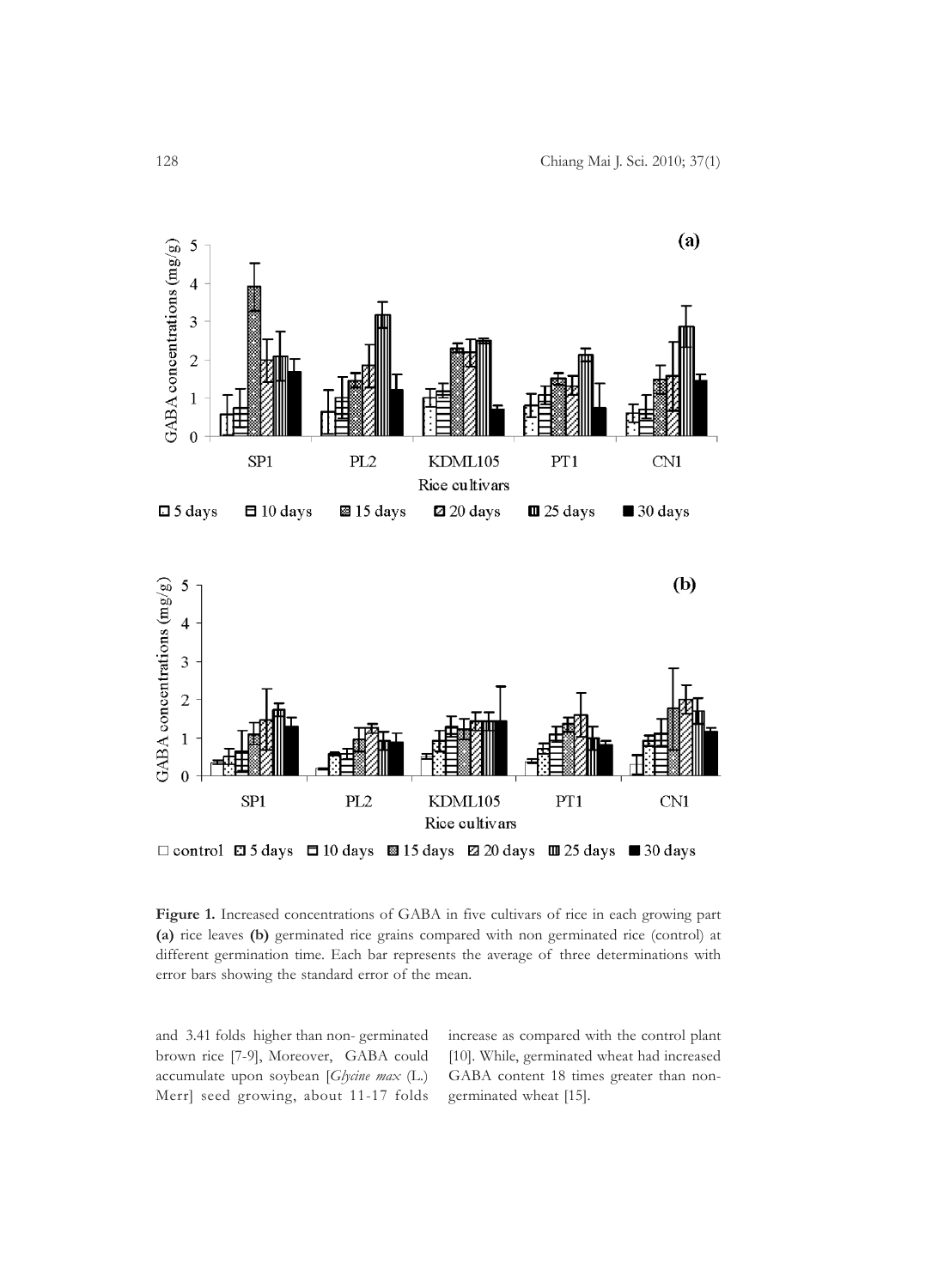

**Figure 2.** HPLC chromatogram showing GABA levels in rice grains of KDML 105 cultivars at different germination time; **(a)** control (non-germinated grain) **(b)** 5 germination days **(c)** 10 germination days **(d)** 30 germination days. Separated GABA and glutamic acid peaks were shown at retention time (RT) of 5.7 and 7.5 min, respectively in rice grains. Crude extract was separated by HPLC elution with gradient condition of Acetonitrile : 0.1% formic acid with flow-rate of 1 ml /min and UV detection at 330 nm.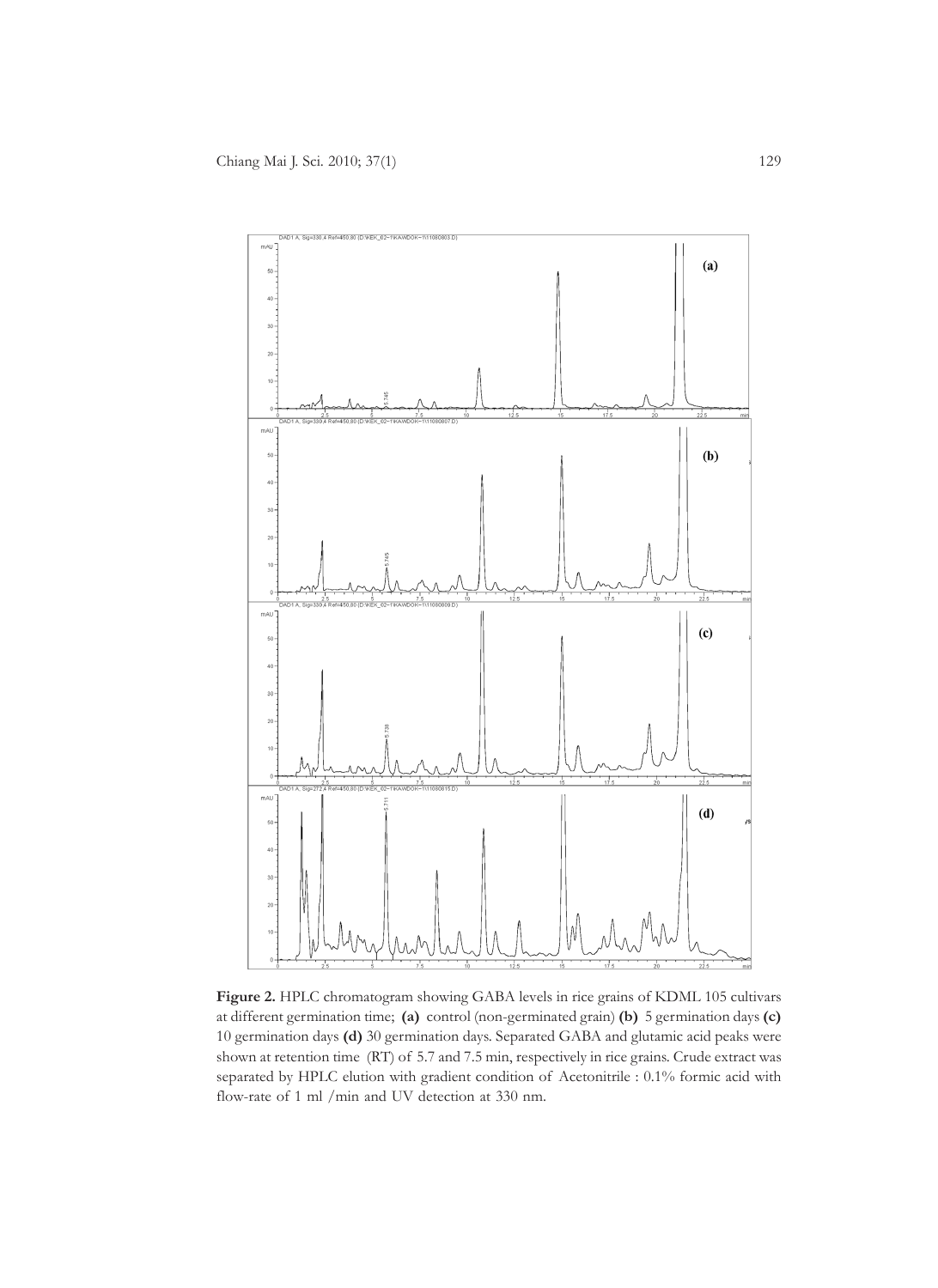| Rice cultivars        | Glutamic acid concentrations $(mg/g)$ |
|-----------------------|---------------------------------------|
| Chainat1 (CN1)        | $8.79^{\circ}+1.19$                   |
| Kawdokmali (KDML 105) | $4.28^{\rm b} + 1.03$                 |
| Supan 1 (SP1)         | $1.64^{ab}$ + 1.04                    |
| Pitsanulok2 (PL2)     | $1.03^a + 0.91$                       |
| Patum1 (PT1)          | $0.94^{\mathrm{a}}$ + 0.49            |

Table 1. Glutamic acid contents in different whole rice grain cultivars before germination.

The results indicated that germination process can increase GABA concentrations in many seed species, possibly because the plant germination has a metabolic change in seed and reserved materials were breakdown after hydration , which results in an accumulation of a soluble nitrogen compound such as GABA [14]. A related reason is that extensive breakdown of seed-storage compounds occurs and protein and other cell components are synthesized during this process [4,9]. Moreover, Komatsuzaki et al [5] suggested that, storage proteins were decomposed by water absorption during germination, changed into transportable amide and supplied to the growing parts of rice seedling as a nitrogen source for embryo growth during germination [7]. Another reason concerns an increase of glutamic acid during germination. It can be converted to higher GABA than non germination condition. The higher glutamic acid might be resulted from activating of enzymes during germination, for example, a variety of proteolytic enzymes. As a result, protein breakdown into free amino acids especially glutamic acid can be changed into GABA compound [16]. Another type of enzymes involving in glutamic acid formation is aminotransferase. The previous report showed glutamic acid produced in seed during germination by the action of glutamine-oxyglutarate aminotransferase [14]. This enzyme reaction leads to glutamic acid

formation and subsequent transformation to higher GABA during germination by GAD enzyme [10]. However, some evidence suggested that, glutamic acid was increased because it was synthesized by the glutamate synthase (GOGAT) and glutamine synthase (GS). The GS/GOGAT system plays an important role in glutamate accumulation during germination [17].

The GABA content in this research was compared with other data, such as Japanese rice prepared by soaking and gas treatment during germination contained GABA at 2.49 mg/g [5] and GABA contents of  $0.207$  mg/g for Korean rice [7]. But when Japanese rice soaked in water for 96 hours at 30°C, 1.49 mg/g of GABA were reported [2]. After soaking with gaseous treatment, the content of GABA was higher than that by the conventional soaking method. It is possible that, rice treated by gas during germination can reduce microorganisms and prevent fermentation during rice soaking. Fermentation process leads to decrease amount of GABA during germination [5]. The highest of GABA content of our germinated rice was 3.16 mg/g, which was higher than the previous reports because the different methods (germination and soaking time, temperature and variety of rice cultivars) used for treatment during germination which had the effect on GABA contents. Different cultivars showed the varying of embryo weights. There was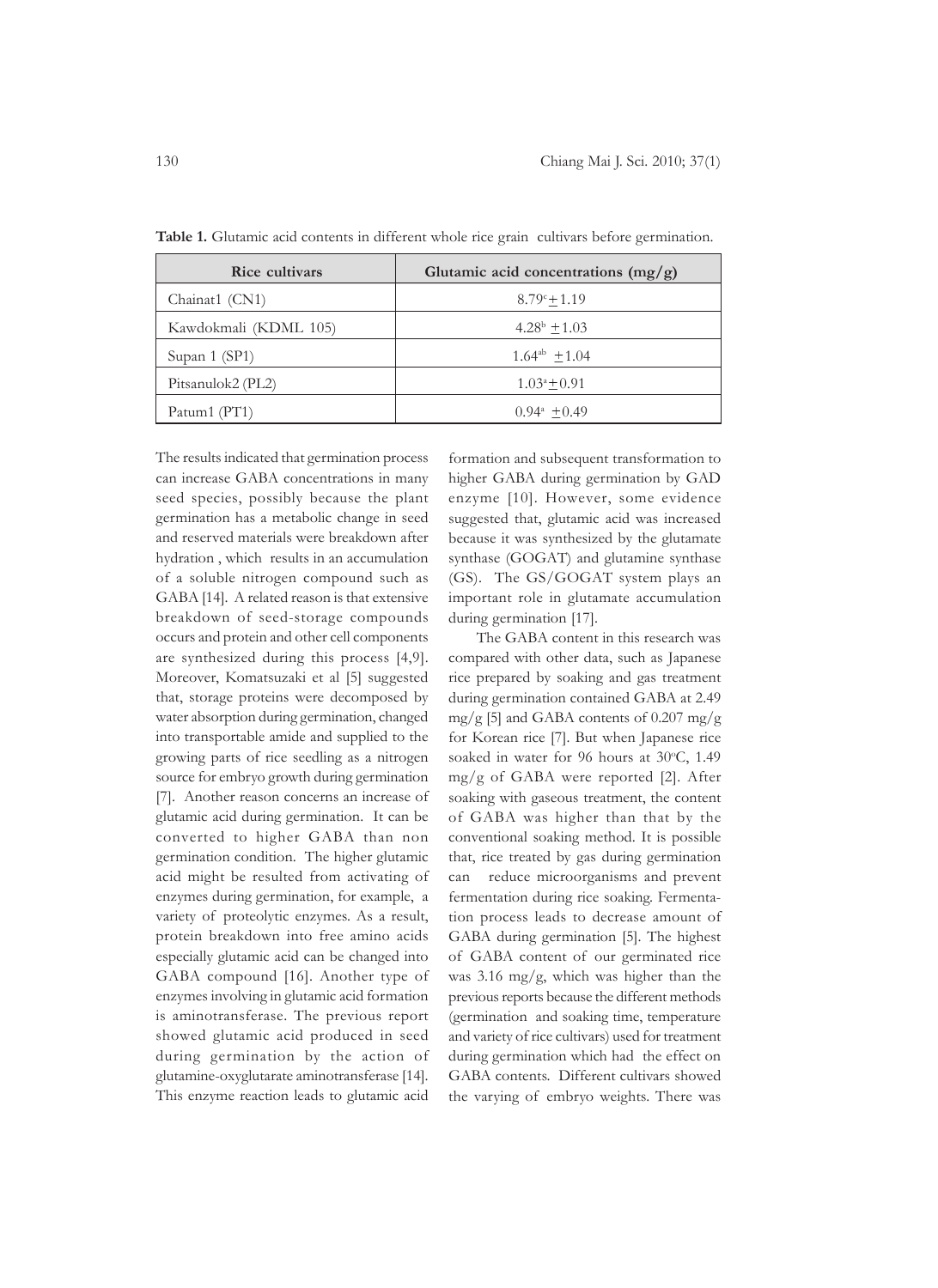a report that, GABA in the brown rice with giant embryo drastically increased after germination when soaked in water at 30°C for 24 hours [18]. This result related with the previous report that *O. sativa* mutant with giant embryo was enhanced in GABA concentration and several japonica rice (*O. sativa* var *japonica*.) mutants with giant embryo were found to be nutritionally enhanced [19]. Saikura et al. [20] suggested that the amount and pattern of GABA accumulation varied with each cultivar. This variation might be due to the different GAD activity and purity of the rice cultivars.

Beside these, the GABA accumulation in rice leaves was investigated (Figure 1a). Young leaves are considered as waste from GABAenriched rice production, they were removed from grains before milling. Young leaves contained high amount of GABA after rice germination, it increased upon germination time the same as rice grains (Figure 1a). The GABA concentrations found in young leaves were 1.68-3.91 mg/g of SP1, 1.45-3.16 mg/g of PL2, 0.69-2.50 mg/g of KDML105, 0.23-2.12 mg/g of PT1 and 0.72-2.86 mg/g of CN1.

# **3.2 Comparison of GABA Concentrations Between Rice Grains and Young Leaves**

From results in Figure 1a, rice leaves showed the higher GABA concentrations than in rice grains (Figure 1b) in all cultivars during germination time. The higher GABA contents of leaves were 2.25, 2.53, 1.02, 1.33 and 1.42 folds of those in grains of SP1, PL2, KDML105, PT1 and CN1, respectively. The difference in the level of GABA in each seedling part was seen in previous report [14, 15]. The GABA concentrations were detected depending on the stage of tissue development with the highest level found in the apical regions such as root, and leave [15].

It might be due to the mobility of

various compounds of seed to leave during germination. It was reported that, after the breakdown of materials in seed, the transport of materials from seed to another can occur. For example, from the endosperm (seed) to the embryo or from the cotyledon to growing parts and lastly the synthesis of new materials from the breakdown product occurs [14]. It was reported that, a loss of nitrogenous compounds such as GABA in seed was observed together with its increase in seedling and pumule of seedling [16].

GABA contents in leave were not different among the cultivars during germination (p> 0.05). This result suggested that the application of rice leaves for pharmaceutical uses. In addition, seedlings are often consumed fresh in salads or as decorative appetizers. However, other nutritional values of seedlings is needed to be considered.

The results of GAD activity in developing rice seedling of KDML105 were shown in Figure 3. The GAD activities increased in young leave and germinated grains during germination, but different levels of GAD were observed in both tissues. GAD activity was very low in the germinated rice grains, while 3.30 fold higher was found in young leaves.

Besides, GAD protein expression patterns in young leave and grain were compared using western blotting technique. The expression of GAD protein in young leave (lane 3) and germinated grains (lane 2) higher than the control (lane 1) at 70.8 Kdal [21] as shown in Figure 3b.

Interestingly, the GAD activity of rice grains before germination (control) not found Figure 3a, but GAD protein in control was detected (lane 1) when using western blotting technique. Komatsuzaki et al. [5] suggested that upon water absorption during soaking and germination, GAD enzyme be activated after germination.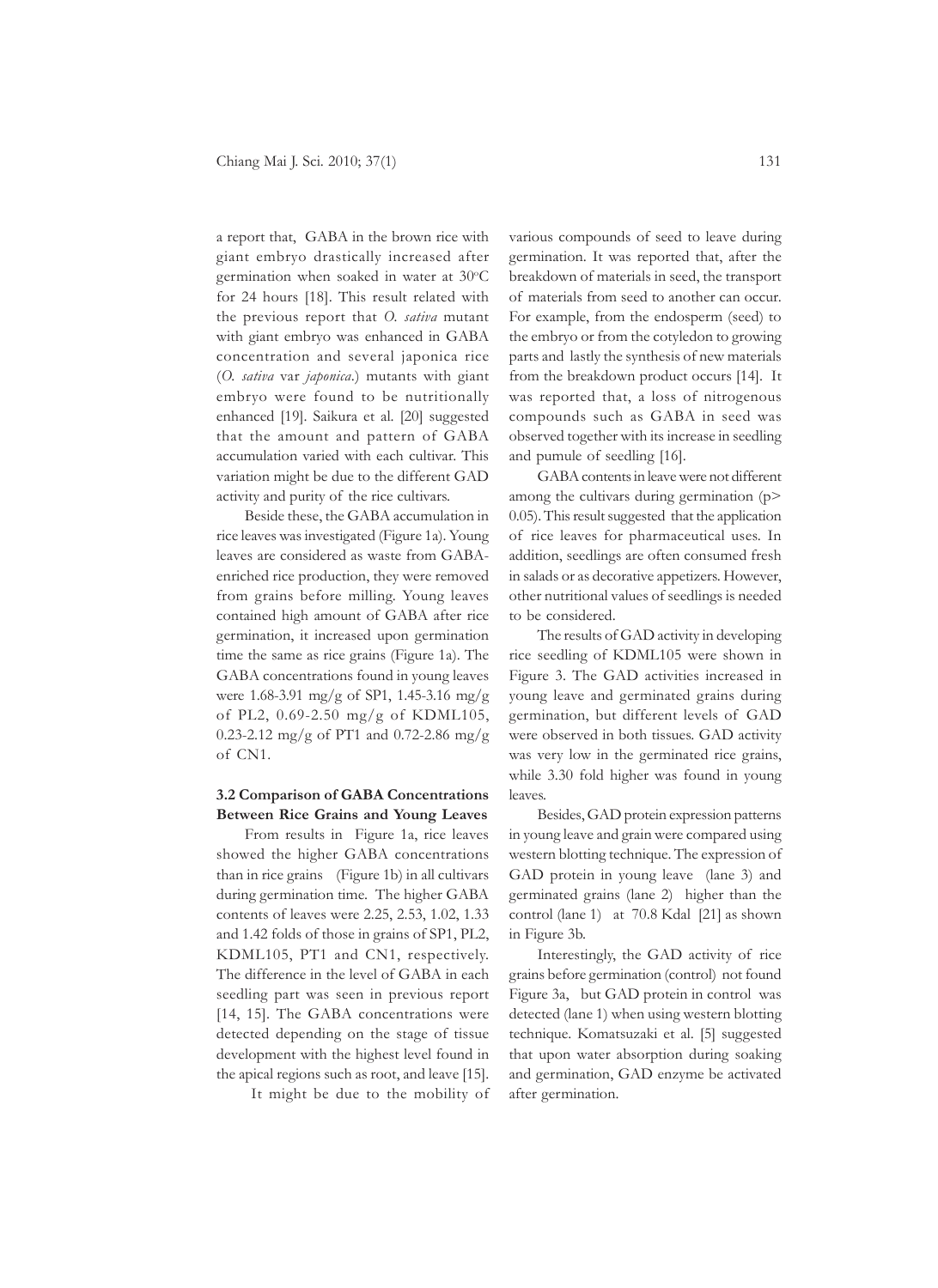The results in Figure 3a and 3b supported the data of GABA content (Figure1), which were described above. It is suggested that

young leaves is a good source of GAD enzyme than grains, it may be possible to use GAD enzyme in other applications.



**Figure 3.** Specific activity of GAD enzyme of KDML105 rice seedling and Western-blot analyses of Rice GAD-encoded protein expression: **(a)** GAD specific activity in young leave and germinated rice grain **(b)** Western-blot, detected with an anti-GAD monoclonal antibody. The arrows indicate the positions of the rice GAD protein expressed at 70.8 Kd; Lanes: 1, non-germinated grains; 2, germinated grain; 3, young leave.

# **4. CONCLUSIONS**

# **REFERENCES**

This results imply that rice, both grains and leaves, is a good resource for GABA accumulated during germination. With regard of GABA function, consumers will be of health benefits. This research also gave the data about the different amount of initial glutamic acid contents in each cultivars which had no effect to GABA levels. However, GAD enzyme level correlated with GABA content.

# **ACKNOWLEDGEMENTS**

We gratefully acknowledge the full financial support from The Commission for Higher Education; Strategic Consortia for Capacity Building of University Faculties and Staff Scholarships, Ministry of education Thailand, partial support from Pibulsongkram Rajabhat University, Pitsanulok, Thailand and The Center for Innovation in Chemistry: Postgraduate Education and Research Program in Chemistry ( PERCH-CIC), Thailand.

- [1] Das M., Gupta S., Kapoor V., Banerjee R. and Bal S., Enzymatic Polishing of Rice: A new Processing Technology, *LWT - Food Science and Technology*., 2008; **41**: 2079-2084.
- [2] Ohtsubo K., Suzuki K., Yasui Y. and Kasumi T., Bio-Functional Components in the Processed Pre-Germinated Brown Rice by a Twin-Screw Extruder, *J Food Compost Anal.,* 2005*;* **18:** 303-316.
- [3] Juliano B.O., Rice Consumption and Nutrition Problem in Rice-Consuming Countries; *Rice in human nutrition*, Rome: Food and Agriculture Organization of the United Nations (FAO), 1993: 17-34.
- [4] Kuo Y.H., Rozan P., Lambein F., Frias J., and Valverde, C.V., Effects of Different Germination Conditions on the Contents of Free Protein and non-Protein Amino Acids of Commercial Legumes, *Food Chem*., 2004; **86**: 537–545.
- [5] Komatsuzaki N., Tsukahara K., and